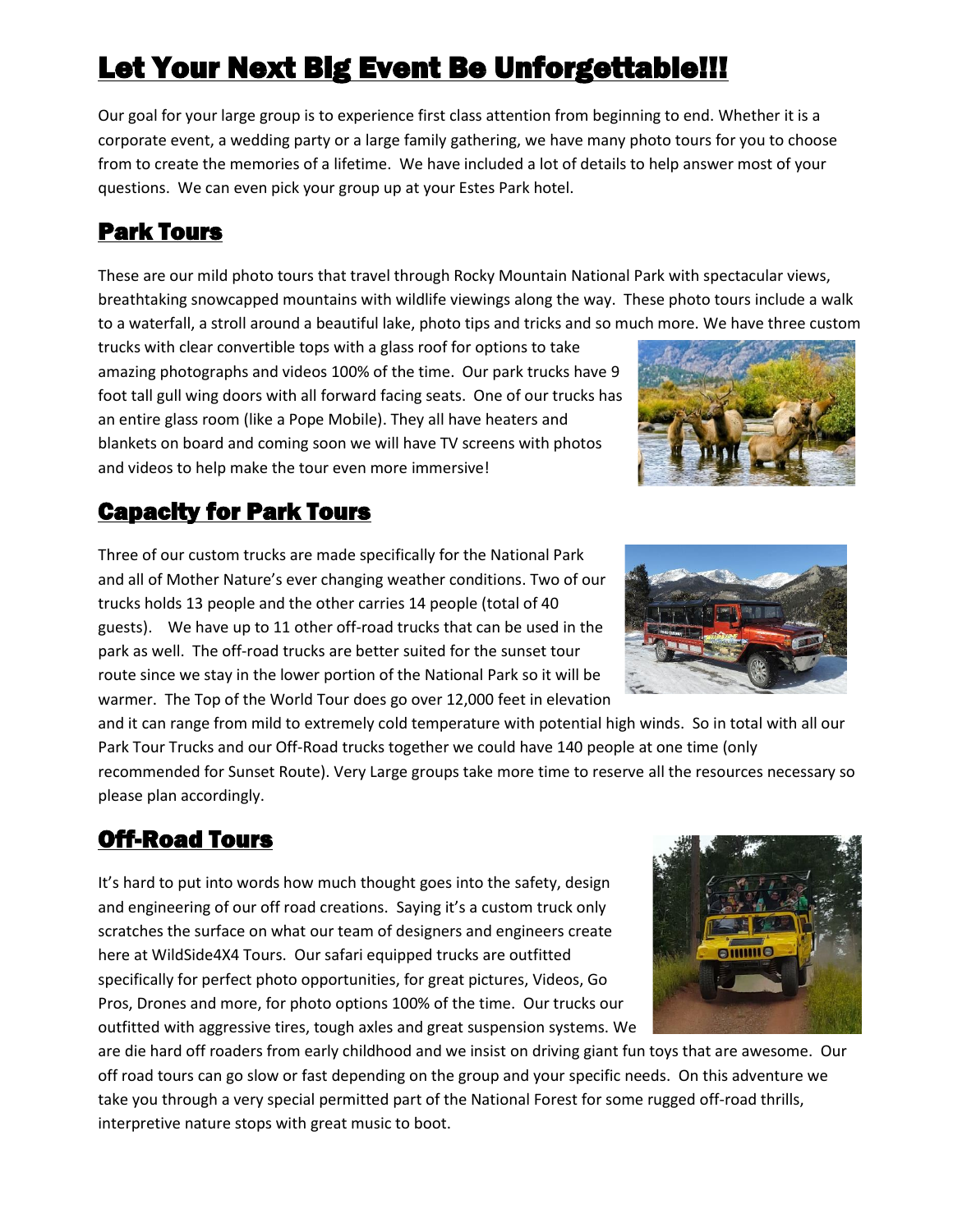If you want a little more speed, adventure and Wahoo's in a tricked out 4X4 then this is it, this is the choice! While you get to enjoy taking pictures your professional guide will be guiding the vehicle up steep hill climbs, driving up boulder fields, and floating you out of your seat on the water bars (dirt speed bumps). The highlight destination, in our opinion, is our private viewing tower with 360 degree views where you can see and take pictures of over 100 miles on a clear day.



We have gone up hundreds of times and the beauty and awe still hits us every time we visit. It even has a newley refurbished inner wine tasting room with views from every wall in the room.

All that is good and well, but what is the most pressing question that comes up? Are there bathroom facilities out in the wilds? Yes there are! At our private pavilion we have our own restroom stop.



Our pavilion is a great place to host corporate or large group events looking for a genuine rustic mountain photo adventure experience. See below for our catering options only available for groups larger than 13 people. This is a unique and memorable adventure that everyone will be talking about for years to come. The pavilion can host groups of up to 100 people, so let us know how we can help make your event amazing (kids under 4 years old are not eligible to go on any of our off-road tours). Additionally those with bad necks, bad backs, bad attitudes or

pregnant women are not recommended to go on this type of tour. Bring your camera and buckle up. We aren't going to scare you but it will likely be the most educating thrill ride you will ever go on!

### Capacity for Off-Road Tours:

We have trucks that can hold 7 people, trucks that can hold 10 people, trucks that hold 12 people, several trucks that can hold 13 people and 1 truck that can hold 14 people. We always keep some trucks in reserve for when a vehicle needs to be serviced. In total we can offer 113 seats at one time for the off-road division. Most of our trucks have soft tops.



We provide Frogg Toggs (Rain Suites) of all sizes for everyone on board in case of inclement weather.



#### Pavilion and Tower

Our private pavilion (see image above) (only available on the off-road tours) is a three sided wooden structure with a large fire pit situated on the top of Panorama Peak mountain in Roosevelt National Forest. The longer open side facing the beautiful mountains and city lights of Down Town Denver and the Front Range. The Viewing Tower, a short distance from the Pavilion is a three story high structure with the inner room newly remodeled as a wine tasting room. This room has full

size windows on three sides with a tasting table and wine decor. To top it off venture

to the roof where it is an open air deck with rails for great photos. The views will take your breath away with its 360 degree views of not only the entire mountain range and Estes Park, but the entire Front Range of Colorado, on a clear day you can see views of up to 4 states. Coming this summer, under the tower is a nice seating area with a gas fire pit for those that want to keep their feet on the ground.

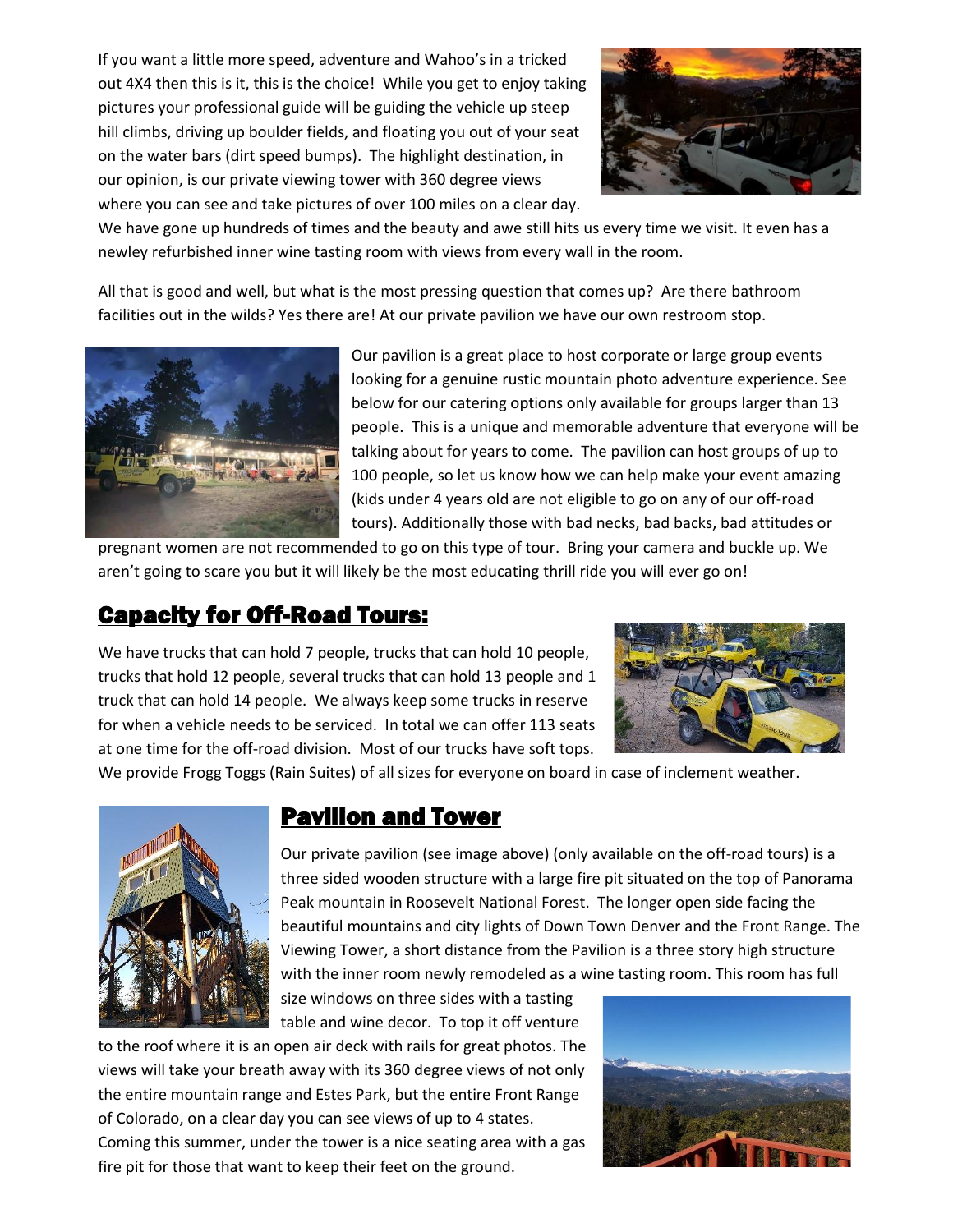|  | <b>Group Discounts &amp; Gratuity</b> |
|--|---------------------------------------|
|  |                                       |

| 1-11 people    | No discount | No Gratuity Required       |  |
|----------------|-------------|----------------------------|--|
| 12-20 People   | \$3 off     | 18% Gratuity will be added |  |
| 21-40 people   | \$4 off     | 18% Gratuity will be added |  |
| 41-60 People   | \$5 off     | 18% Gratuity will be added |  |
| 61-80 People   | \$6 off     | 18% Gratuity will be added |  |
| 81-100 people  | \$8 off     | 18% Gratuity will be added |  |
| 101-120 people | \$10 off    | 18% Gratuity will be added |  |
| 121-140 people | $$12$ off   | 18% Gratuity will be added |  |

## Catering and Food Options

We offer catering and can often accommodate special requests such as live music on many of our evening tours/events. We have a variety of options from a simple hot dog weenie roast, sandwich box lunches, or Smokin' Daves BBQ. Our goal for the BBQ which is our premier event is to create a full feast your entire group can enjoy.



We have had events where the people have their own chefs and decorations, and we provided the location and transportation for the set up crew, along with the tour on the day of the event for the guests. You can

talk with our staff at any time for custom experiences you would like to create. We have had many successful large group events at our pavilion and would love to show your group what we are made of! We don't provide alcohol at this time but your group is welcome to bring it (limit 2 per person).



# Catering Options

## **Off Road Hot Dog Weenie Roast**

Our hot dog weenie roast is also called the Not So Mellow Marshmallow. We have this tour available for

groups of any size. This includes Hot Dogs, Chips, S'mores, Snacks, Water, Pop, and for adults they are welcome to bring adult beverages like Beer or Margaritas (must be over 21 to drink alcohol). If you want to make this a private event please call our office. **For tours in the National Park there is an addition \$175 set up fee and \$10 fee per person for the extra work to preserve the location and build fires.**

| <b>Price Includes the Tour and all Food and Drinks</b> |             |                    |                            |  |
|--------------------------------------------------------|-------------|--------------------|----------------------------|--|
|                                                        | <b>Cash</b> | <b>Credit Card</b> | 18% Gratuity is            |  |
| <b>Adults</b>                                          | 99.99       | 104.99             | applied in<br>addition, if |  |
| Seniors (62+)                                          | 97.99       | 102.99             | your group is              |  |
| <b>Child (4-12)</b>                                    | 79.99       | 84.99              | over 11 people             |  |